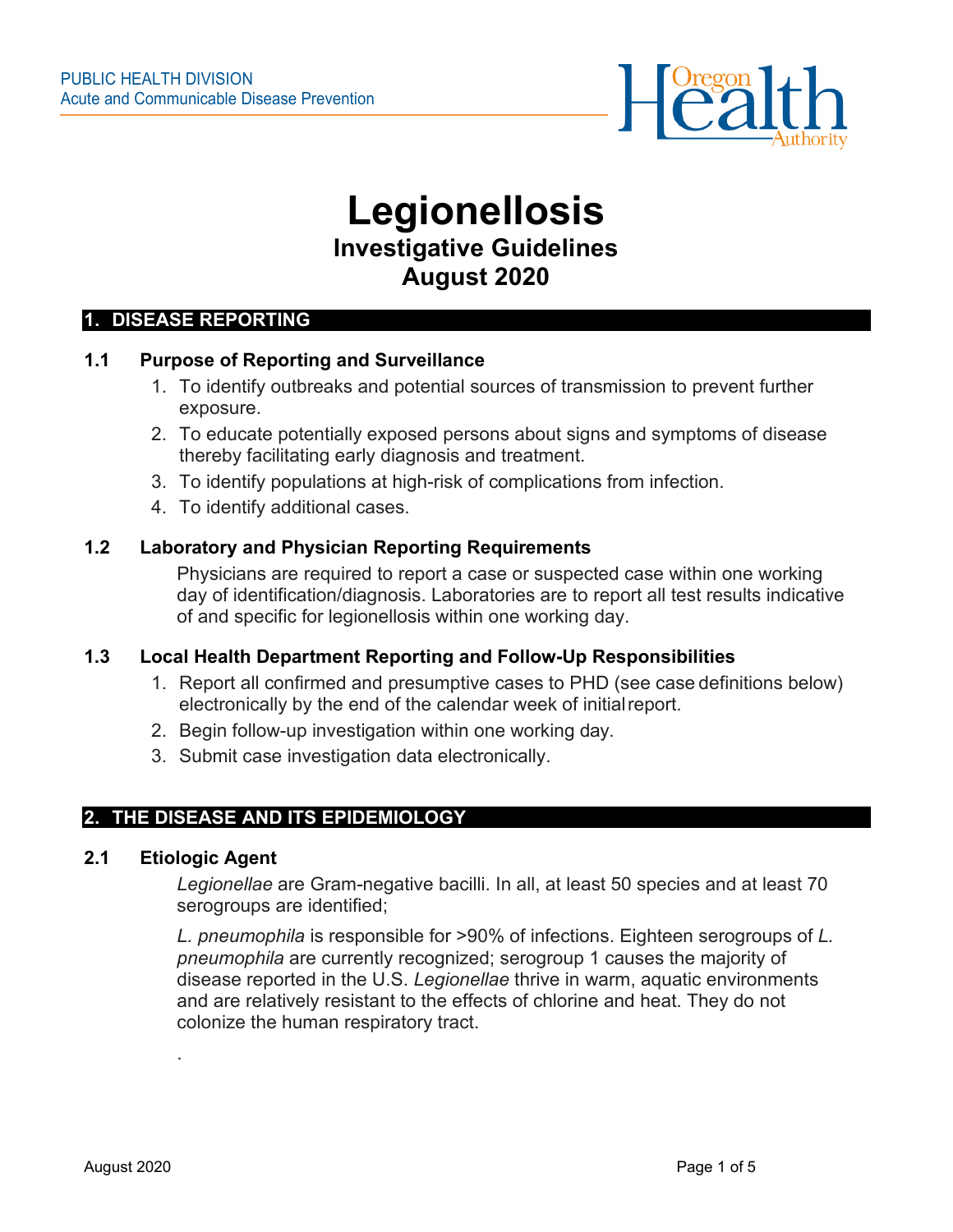## **2.2 Description of Illness**

Legionellosis is a bacterial infection more common in adults >50 years of age and very unusual in persons <20, most of those being immunosuppressed. It was first recognized following a 1976 outbreak of pneumonia involving American Legion convention delegates, named by the press "Legionnaires' disease" (LD). There are no reliable distinguishing clinical characteristics other than that the illness is primarily respiratory; diagnosis must come from the lab.

Illness is associated with three clinically and epidemiologically distinct syndromes:

- Legionnaires' disease, a potentially fatal form of pneumonia;
- Pontiac fever, a self-limited "flu-like" illness without pneumonia; and
- extrapulmonary legionellosis, infection in sites outside the lungs.

Persons with Legionnaires' disease may present early in the illness with nonspecific symptoms including fever, malaise, myalgia, anorexia, and headache. Cough may be only slightly productive, and chest pain, occasionally pleuritic, can be prominent. GI symptoms, especially diarrhea, occurs in 20 to 40 percent of cases. Chest x- rays usually show a pneumonia. Pontiac fever is a milder, self-limitedillness. A diagnosis of extrapulmonary legionellosis is made when there is clinical evidence of disease at an extrapulmonary site and diagnostic testing indicates evidence of *Legionella* at that site. Illness includes endocarditis, wound infection, joint infection, and graft infections.

Persons at increased risk for infection include the elderly, smokers, those with chronic diseases such as COPD or diabetes, and the immunosuppressed.

## **2.3 Reservoirs**

Water is the primary reservoir. *Legionellae* can survive for months in tap and distilled water. A variety of natural and man-made aqueous sources have been implicated, including warm, stagnant water such as that found in, or aerosolized from:

- plumbing systems and hot water tanks;
- shower heads and faucets;
- cooling towers;
- evaporative condensers of large air-conditioning systems;
- whirlpool spas;
- respiratory therapy equipment;
- ultrasonic misters:
- humidifiers; and
- decorative fountains.

Potting soil has been associated with *L. longbeachae*, a serogroup uncommon in the U.S. Approximately 10% of reported cases occur in people who have traveled during the 10 days before symptom onset.

.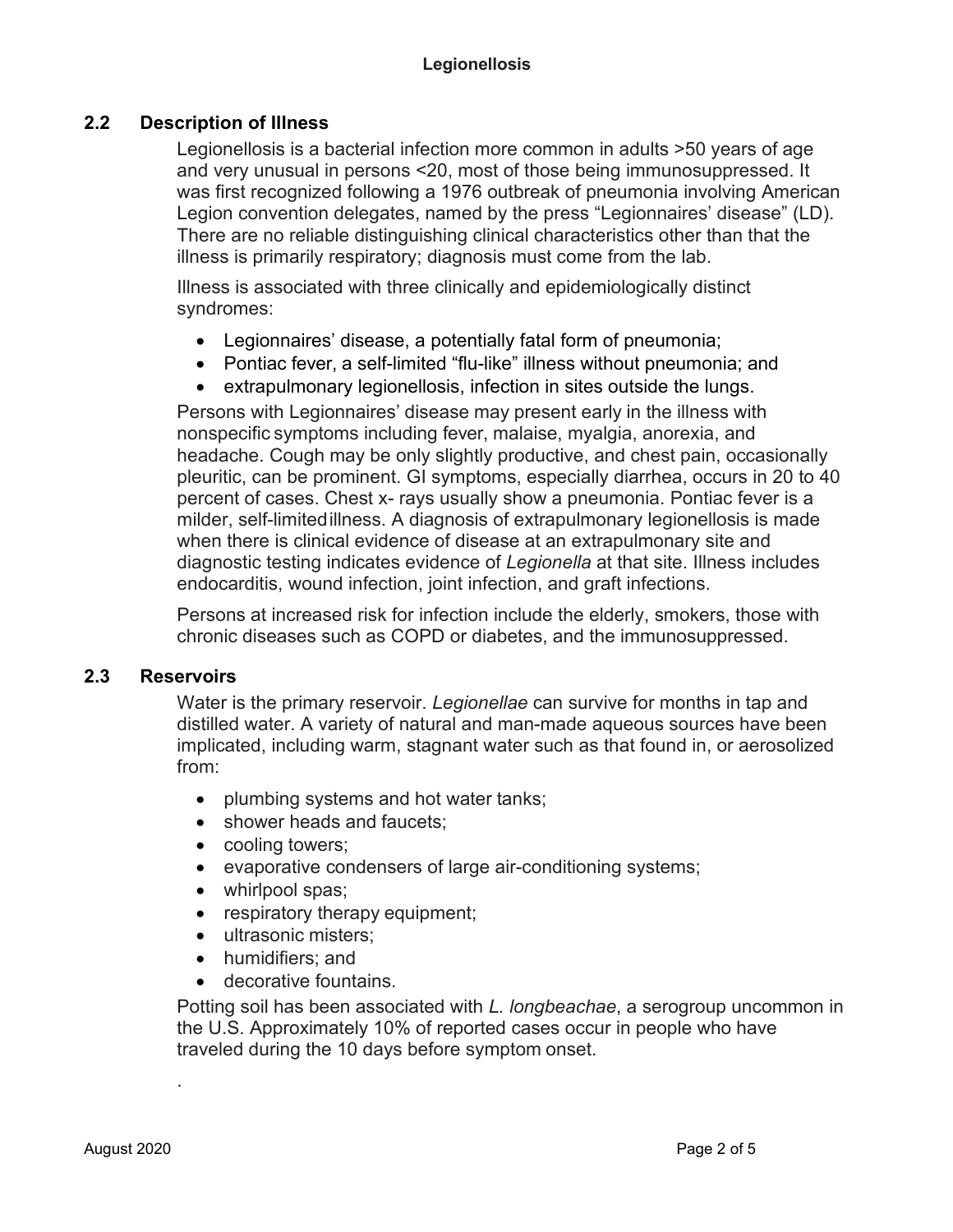## **2.4 Modes of Transmission**

*Legionellae* are generally spread through the air by aerosolized water which is then inhaled or microaspirated. Infection has also occurred by contamination of surgical wounds with potable water. It is not transmitted from person to person.

## **2.5 Incubation Period**

For Legionnaires' disease, 2–10 days (usually 5–6 days); for Pontiac fever, 5–66 hours (usually 24–48 hours).

## **2.6 Period of Communicability**

Person to person transmission has not been documented. *Legionellae* can survive for months in tap and distilled water.

## **2.7 Treatment**

For Legionnaires' disease, the preferred treatment is a fluoroquinolone (such as levofloxacin) or azithromycin intravenously or orally; doxycycline is another alternative. Sanford's Guide suggests that the duration of therapy should be 7– 10 days. Delay in treatment is associated with increased mortality rates.

Pontiac fever requires no specific treatment.

## **3. CASE DEFINITIONS, DIAGNOSIS, AND LABORATORY SERVICES**

"Legionnaires disease is more accurately described as an elusive diagnosis rather than an exotic disease." David R. Murdock, 2003 (CID 2003:36 [1 January]). Because of variable presentations, clinical diagnosis is often difficult. A dearth of sensitive and specific serologic tests makes laboratory confirmation problematic as well.

The best diagnostic combination is the urine antigen test and culture of lower respiratory secretions (e.g., sputum or bronchial washing). Urine antigen screen is the most sensitive diagnostic test available; it detects only *L. pneumophila*, serogroup 1, the most common detected cause of legionellosis. Under optimal conditions, about 80% of cases can be confirmed by nasopharyngeal culture.

Under the usual conditions encountered in outbreak investigations, only 25-50% of cases are confirmed. PCR testing has become available, but diagnosis is best confirmed by culture or urine antigen screen. Urinary antigen assay and culture of respiratory secretions on selective media **are the preferred diagnostic tests for legionellosis.**

## **3.1 Confirmed Case Definition (reportable to PHD)**

A confirmed case of legionellosis meets one or more of the following laboratory criteria:

 Culture: Isolation of any *Legionella* organism from respiratory secretions (e.g., sputum, BAL, bronchial washing), lung tissue, pleural fluid, or other normally sterile fluid;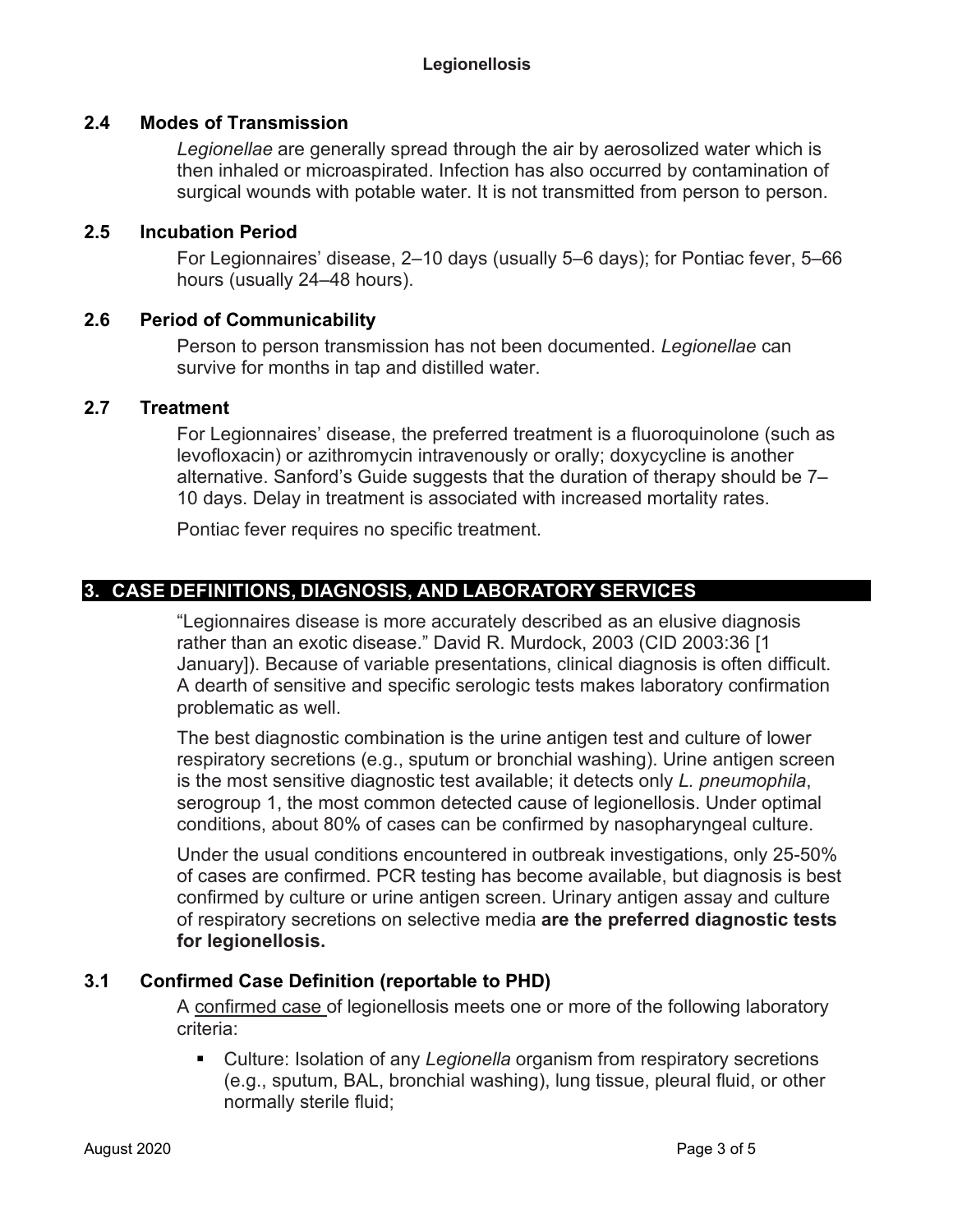- **PCR: Detection of Legionella species by a nucleic acid assay;**
- Urine antigen: Detection of *Legionella pneumophila* serogroup 1 antigen in urine (Note: Urine antigen detects only serogroup 1. The good news is that:
	- >70% of cases are serogroup 1. *Legionella* urine antigen can be detected for several weeks or months after acute infection and can persist for up to one year in some cases. For our surveillance purposes, recurrent *Legionella* infections are those characterized by a new clinically compatible illness and a
	- positive urine antigen test at least six months (180 days) following the last positive urine antigen test.
- Seroconversion: Four-fold or greater rise in specific serum antibody titer to *Legionella pneumophila* serogroup 1. (If serology is performed, every effort must be made to collect paired serologies. The acute sample should be taken at point of care. The convalescent sample should be taken 3–4 weeks after the acute sample is obtained. Please note a single antibody titer of ANY level is not diagnostic of legionellosis.)

# **3.2 Presumptive Case Definition (reportable to PHD)**

A presumptive case of legionellosis meets the following criteria:

• A clinically compatible case with an epi link during the 14 days before onset of symptoms for Legionnaires disease or 3 days before onset of symptoms for Pontiac fever cases

# **3.3 Suspect Case Definition (not reportable to PHD)**

A suspect case of legionellosis meets one or more of the following criteria:

- DFA or IHC: Detection of specific *Legionella* antigen or staining of the organism in respiratory secretions, lung tissue, or pleural fluid by direct fluorescent antibody (DFA) staining, immunohistochemistry (IHC), or other similar method;
- Seroconversion (non-Lp1): Four-fold or greater rise in antibody titer to specific species or serogroups of *Legionella* other than *L. pneumophila*  serogroup 1 (e.g., *L. micdadei*, *L. pneumophila* serogroup 6) or four-fold or greater rise in antibody titer to multiple species or serogroups of *Legionella* using pooled antigen (e.g., *L. pneumophila* serogroups 2-6).

# **3.4 Services Available at the Oregon State Public Health Laboratory (OSPHL)** None.

# **4. ROUTINE CASE INVESTIGATION**

As most cases of legionellosis present as sporadic disease, routine case investigation is limited to collecting basic demographics, information about the basis of diagnosis, and risk factors which may shed light on susceptibility to disease. Please complete the risk factor section in Orpheus in addition to the CDC Supplemental Form (also in Orpheus). Unless